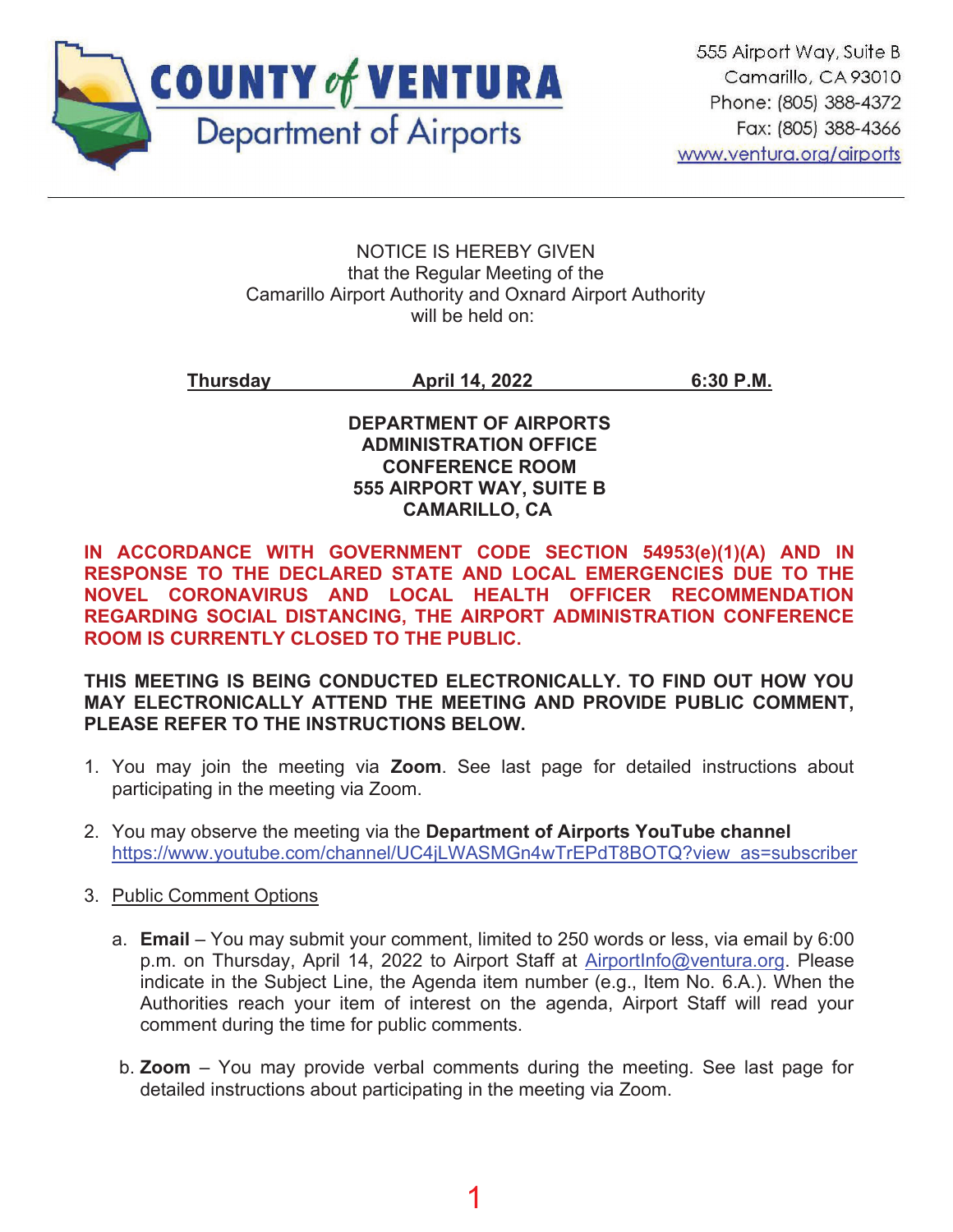# **AGENDA**

- **CALL to ORDER and PLEDGE of ALLEGIANCE**
- **ROLL CALL**
- **AGENDA REVIEW**
- 4. APPROVAL of MINUTES March 10, 2022 (Regular Meeting) (Pages 6-11) **April 8, 2022 (Special Meeting) (Pages 12-13)**

# **5. PUBLIC COMMENT PERIOD**

# **Comments will be limited to a maximum of three minutes per item. The public comment period is reserved for issues NOT on the agenda.**

If you wish to make a public comment on Agenda Item #5, please press the raise hand button, or if you are calling in, press star (\*) then 9 to be added to the speaker queue when prompted by the Chair of the Airport Authority.

# **6. NEW BUSINESS**

# **OXNARD AIRPORT AUTHORITY**

**A. Subject: Consider Adoption of Resolution #9 Authorizing Remote Teleconference Meetings of the Oxnard Airport Authority for a 30-Day Period** (Pages  $14-19$ 

# **Recommendation:**

Consider adoption of Resolution #9 (Exhibit 1) authorizing remote teleconference meetings of the Oxnard Airport Authority for a 30-day period pursuant to Government Code Section 54953, Subdivision (e), of the Ralph M. Brown Act.

# **CAMARILLO AIRPORT AUTHORITY**

#### **B. Subject: Consider Adoption of Resolution #9 Authorizing Remote Teleconference Meetings of the Camarillo Airport Authority for a 30-Day Period** (Pages  $20 - 25$

# **Recommendation:**

Consider adoption of Resolution #9 (Exhibit 1) authorizing remote teleconference meetings of the Camarillo Airport Authority for a 30-day period pursuant to Government Code Section 54953, Subdivision (e), of the Ralph M. Brown Act.

# **CAMARILLO & OXNARD AIRPORT AUTHORITY**

**C. Subject: Review, Discuss, and Provide Direction to Staff as to Format and Content** of a Draft Voluntary Noise Abatement Procedure Pilot Guide (Pages 26-29)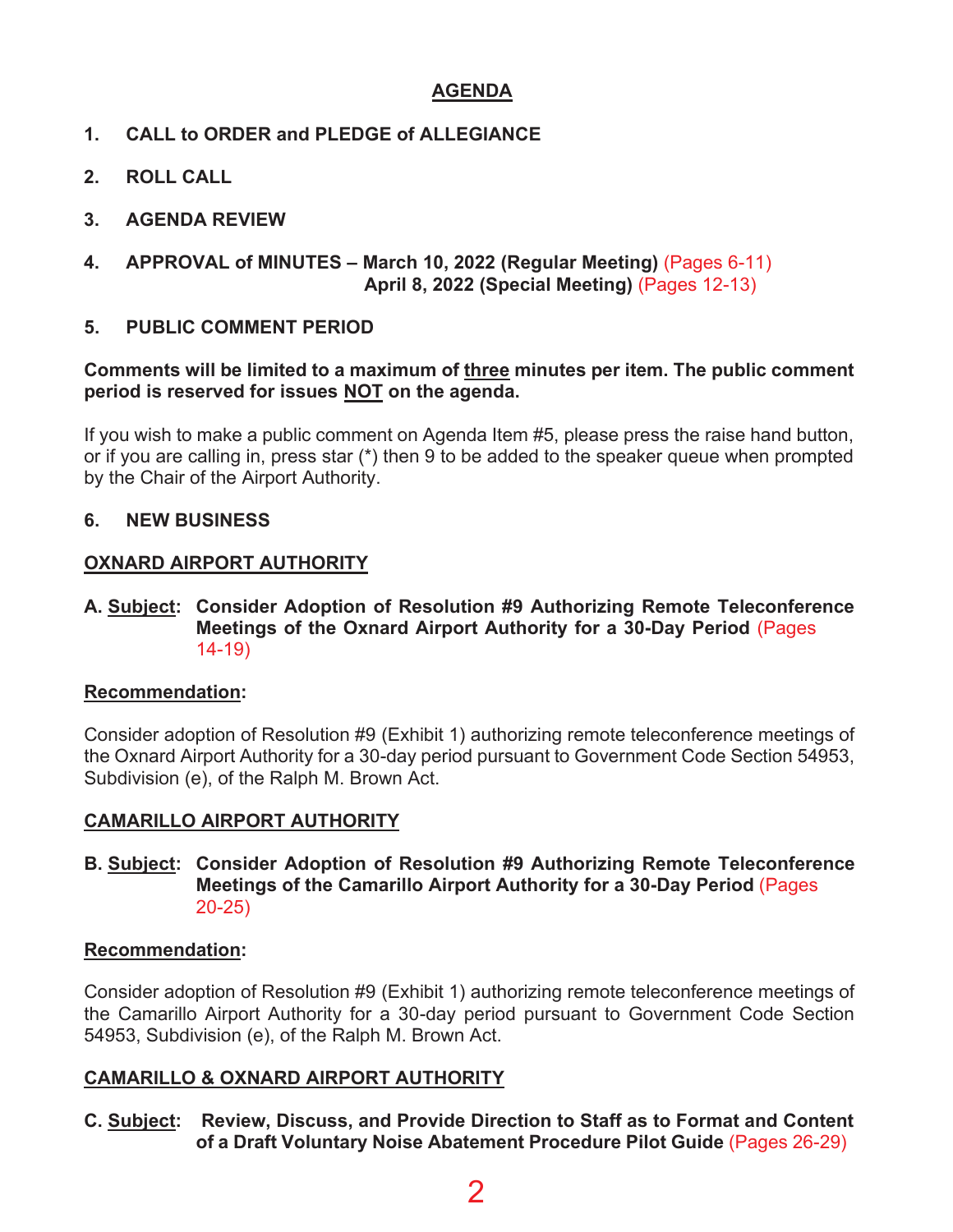# **Recommendations:**

Staff requests that your Commission/Authorities review a draft Voluntary Noise Abatement Procedure Pilot Guide (Pilot Guide) and provide direction to staff regarding the format and content of the document.

**D. Subject: Approval of the Revised Form Hangar Lease Agreement for Privately Owned Hangars at the Camarillo and Oxnard Airports to Replace Month-to-Month Leases with Term Leases; Authorization for the Director of Airports or His Designee to Terminate All Existing Month-to-Month Hangar Lease Agreements for Privately Owned Hangars and to Sign the Revised Form Lease Agreement with Tenants of Existing Hangars (Pages 30-54)** 

# **Recommendations:**

Staff requests that your Commission/Authorities recommend that the Board of Supervisors:

- 1. Approve the revised form hangar lease agreement for privately owned hangars at the Camarillo and Oxnard Airports (Exhibit 1), to replace the current month-to-month leases with term leases; and
- 2. Authorize the Director of Airports or his designee to terminate all existing month-to-month lease agreements for privately owned hangars and to sign the revised form lease agreement in Exhibit 1 with tenants of existing privately owned hangars.
- **E. Subject: Receive and File a Presentation Regarding Landing Fees for Aircraft Operations at Oxnard & Camarillo Airports and Noise Mitigation Measures** (Pages 55-57)

# **Recommendations:**

Staff recommends that the Commission/Authorities receive and file a presentation regarding landing fees for aircraft operations at Oxnard & Camarillo Airports and noise mitigation measures.

# **DIRECTOR'S REPORT**

**8.** REPORTS (Pages 58-72)

**Report items listed below are presented to the Airport Authorities for information only, at this time. The report items require no action or are not ready for the Airport Authorities' consideration. The Airport Authorities may refer these items to the Department of Airports for investigation and report back on a future agenda.** 

Monthly Activity Report – February 2022 Monthly Noise Complaints – February 2022 Consultant Reports – February 2022 Airport Tenant Project Status – March 2022 Project Status – March 2022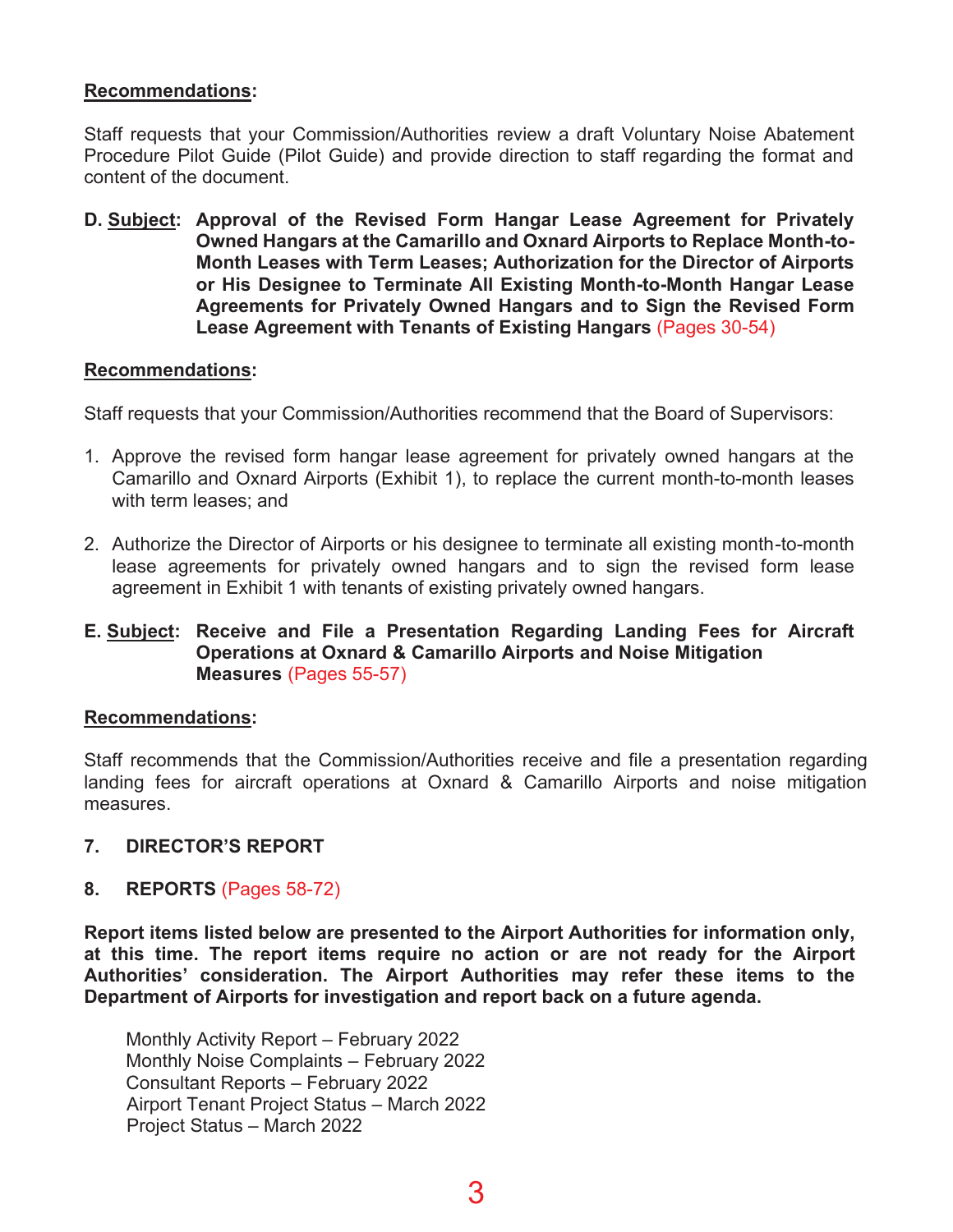Meeting Calendar

# **9. CORRESPONDENCE**

**Correspondence items listed below are presented to the Airport Authorities for information only, at this time. The correspondence items require no action or are not ready for the Airport Authorities' consideration. The Airport Authorities may refer these items to the Department of Airports for investigation and report back on a future agenda.** 

None.

**10. AUTHORITY COMMENTS –** Comments by Authority members on matters deemed appropriate.

# **11. ADJOURNMENT**

The next regular Authority meeting will be on Thursday, May 12, 2022 at 6:30 p.m. Location to be determined.

IN COMPLIANCE WITH THE AMERICANS WITH DISABILITIES ACT, IF YOU NEED SPECIAL ASSISTANCE TO PARTICIPATE IN THIS MEETING, PLEASE CONTACT ANA CASTRO AT (805) 388-4211. NOTIFICATION 48 HOURS PRIOR TO THE MEETING WILL ENABLE THE DEPARTMENT OF AIRPORTS TO MAKE REASONABLE ARRANGEMENTS TO ENSURE ACCESSIBILITY TO THIS MEETING.